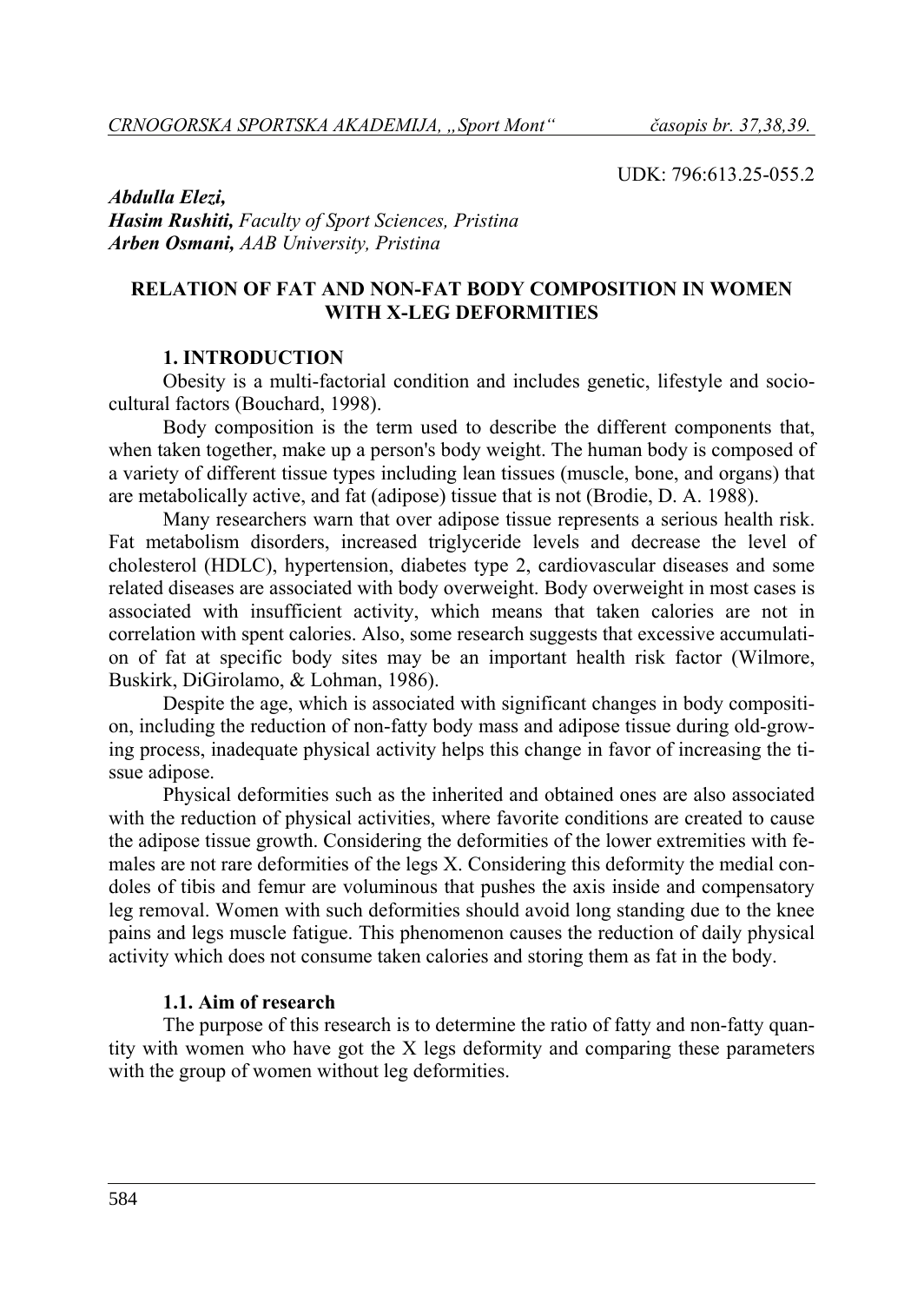# **2. METHODS OF WORK**

## **2.1. Samples of students**

To select a sample of 41 tested candidates with X legs deformities 2310 female students have been included in the research of five middle schools in Gjilan, such as; "Asllan Elezi", "Mehmet Isai", "Arbëria", "Marin Barleti" and Gymnasium "Zenel Hajdini." In the research, 41 female students with X leg deformities and 41 female students without X leg deformities have been included. Total research included 82 students aged 18 and 19 years old.

## **2.2. The sample of variables**

In the research, 6 anthropometric variables have been applied according to the International Biological Program (IBP): body weight (ABW), back skin fold (ABS), shank skin fold (ASHS), arm skin fold (AAS), lean body mass (LBM) and body fat mass (BFM). The relation between the fatty and non-fatty mass has been determined based on the formula which has been supported by many authors, like (Wilmore, J. H., E. R. DiGirolamo, M. & Lohman, T. G. 1986).

Measurement leg X is done with the millimetric ruler and the width between the feet joints, namely bimaleolar width >5cm (width bimaleolar medial >5cm) standing position, has been measured. For each anthropometric variable the following values have been calculated: 1 Central core parameters and distribution, 2. Distribution curve has been tested through asymmetry coefficient ("scewness"), and height of distribution through extension coefficient ("kurtosis"). 3. To determine whether there were differences in arithmetic averages between two the groups of women with and without deformities of legs in anthropometric parameters T-test (paired sample T-test) has been applied. Analyses were conducted by SPSS 8.0 program.

#### **3. RESULTS AND DISCUSSION**

Sample group with deformities of legs X consists of 41 women aged 18 and 19 years old. The results of the basic central, statistical and dispersive parameters are presented in table 1. The representation of the statistical-descriptive parameters in women with X leg deformities shows that from the anthropometric variables applied in this paper, body weigh (ABW), back skin fold (ABS) and lean body mass (LBM) have digression in proportion to the normal distribution.

Applied asymmetries of all the variables are positive (epicurtic), which means that the results tend to be higher. Researches of the degree of bending of the tip of the curve, represents the graph of frequency distribution functions, which means extension analysis or flattening (kurtosis - Kurt). It is obvious that most of the variables have distributions results close to the normal, mesokurtic distribution.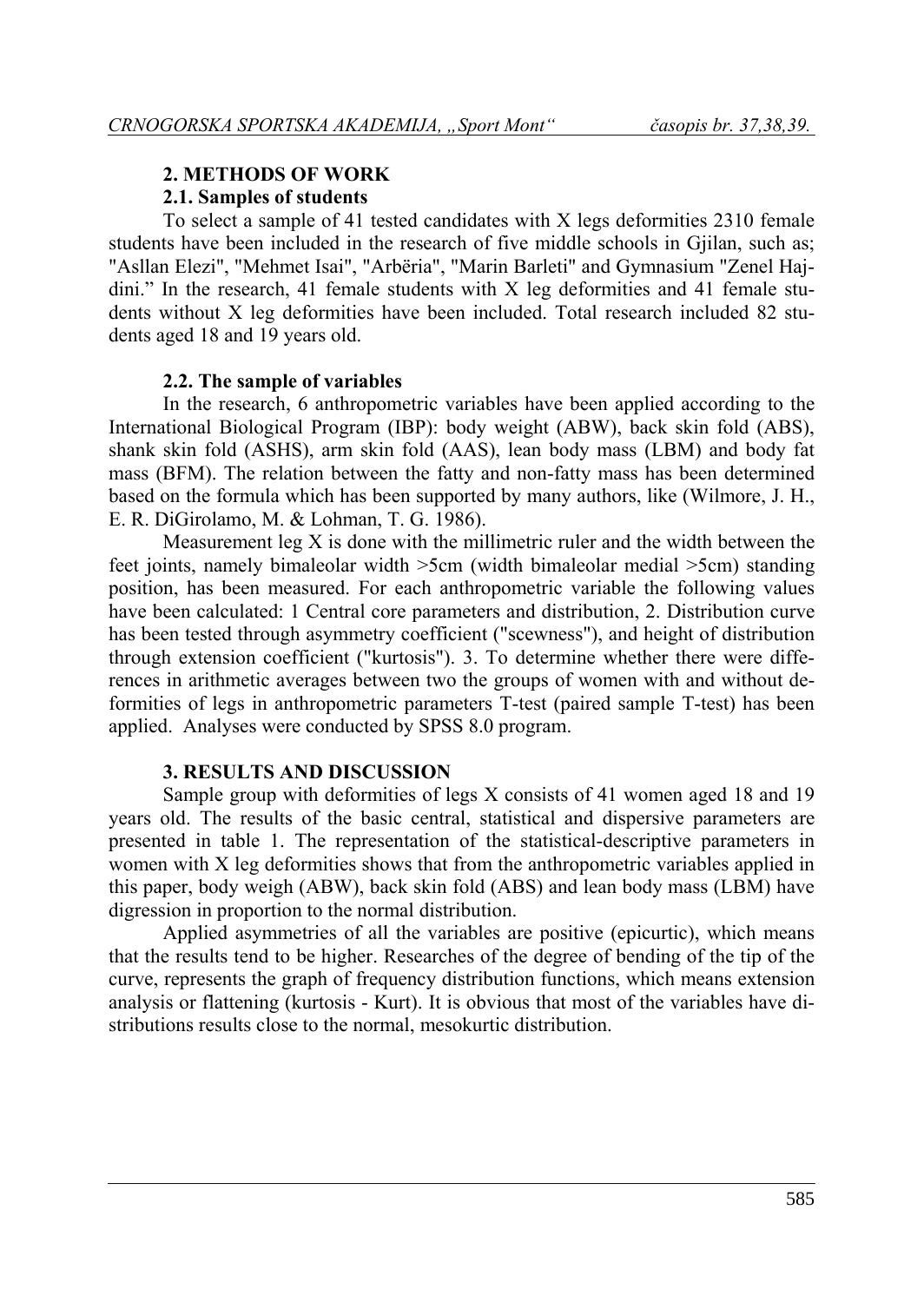| $uc$ , $\frac{1}{2}$ , $\frac{1}{2}$ , $\frac{1}{2}$ , $\frac{1}{2}$ , $\frac{1}{2}$ |    |         |         |         |           |                     |         |  |
|--------------------------------------------------------------------------------------|----|---------|---------|---------|-----------|---------------------|---------|--|
|                                                                                      |    |         |         |         | Std.      |                     |         |  |
|                                                                                      | N  | Minimum | Maximum | Mean    | Deviation | Skewness   Kurtosis |         |  |
| <b>ABW</b>                                                                           | 41 | 48.80   | 88.30   | 65.7634 | 11.01387  | 1.027               | .288    |  |
| <b>ABS</b>                                                                           | 41 | 6.40    | 34.20   | 15.3024 | 5.72671   | 1.208               | 1.793   |  |
| <b>ASHS</b>                                                                          | 41 | 12.20   | 35.20   | 20.5732 | 4.31561   | .807                | 2.394   |  |
| <b>AAS</b>                                                                           | 41 | 6.50    | 27.20   | 14.8902 | 4.46272   | .662                | 1.075   |  |
| <b>LBM</b>                                                                           | 41 | 37.78   | 64.72   | 48.2814 | 7.81878   | 1.228               | .516    |  |
| <b>BFM</b>                                                                           | 41 | 11.62   | 26.78   | 17.9649 | 4.52030   | .894                | $-.057$ |  |

*Table 1. Central parameters and anthropometric variables distribution in women with deformities of legs X*

*Table 2. Central and distribution parameters of anthropometric variables with women with and without legs X deformities*

|             |    |         |         |         | Std.      |                 |          |
|-------------|----|---------|---------|---------|-----------|-----------------|----------|
|             | N  | Minimum | Maximum | Mean    | Deviation | <b>Skewness</b> | Kurtosis |
| <b>ABW</b>  | 41 | 45.50   | 70.50   | 58.6610 | 6.16392   | $-.368$         | $-.680$  |
| <b>ABS</b>  | 41 | 6.50    | 27.90   | 16.3171 | 4.41032   | .517            | .724     |
| <b>ASHS</b> | 41 | 10.40   | 30.10   | 19.9439 | 5.02718   | .197            | $-.688$  |
| AAS         | 41 | 7.90    | 23.70   | 15.4195 | 3.74408   | .217            | $-.070$  |
| <b>LBM</b>  | 41 | 34.94   | 50.72   | 43.0317 | 3.86875   | $-.290$         | $-.573$  |
| <b>BFM</b>  | 41 | 9.96    | 19.91   | 15.6292 | 2.67112   | $-.279$         | $-.671$  |

Comparing to table 1, where the asymmetries of all variables are positive (epicurtic) which means that the results tend to be higher. In table 2 asymmetries of half of the variables are negative (hypocurtic) and it means that the values tend to be lower. Considering all the variables applied in this paper, none of them has a deviation from the normal distribution. Almost all variables that are used to determine the level of morphological development, it is seen a kind of platicurtic view of flattening - the top of the curve results.

To determine whether there is a statistically significant difference between the arithmetic average morphological parameters between women without and with deformities of legs X, the T-test for two independent groups have been applied (Table 3).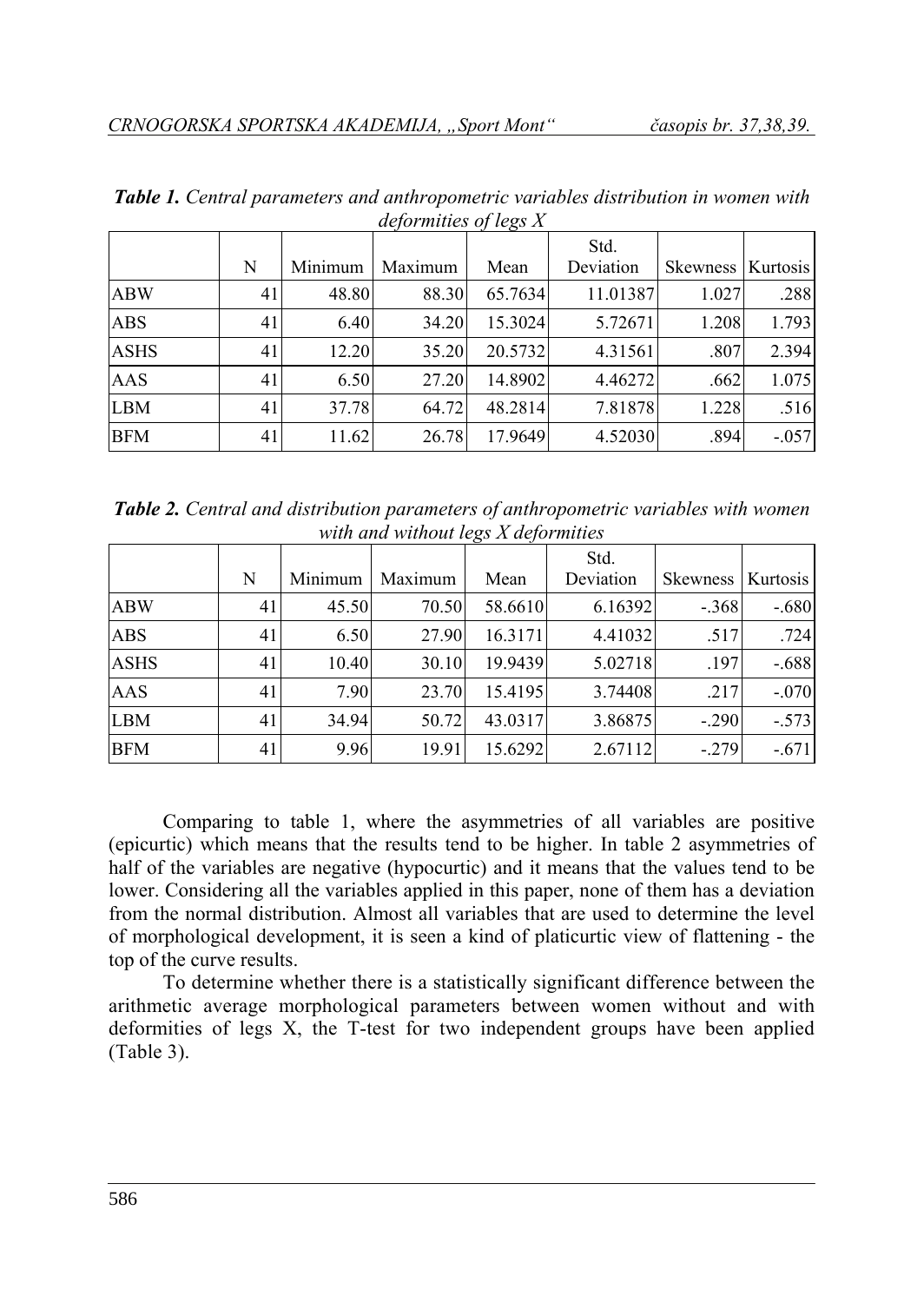| women with and without legs A acjointities |       |                 |            |                                         |          |         |    |            |
|--------------------------------------------|-------|-----------------|------------|-----------------------------------------|----------|---------|----|------------|
|                                            |       |                 |            | 95% Conf. Interval<br>of the Difference |          |         |    | $Sig. (2-$ |
|                                            | MeanX | MeanN           | Difference | Lower                                   | Upper    | t       | df | tailed)    |
| $ABWX -$<br><b>ABWN</b>                    |       | 65.7634 58.6610 | 7.10244    | 2.75532                                 | 11.44956 | 3.302   | 40 | .002       |
| ABSX<br><b>ABSN</b>                        |       | 15.3024 16.3171 | $-1.01463$ | $-3.32687$                              | 1.29760  | $-.887$ | 40 | .380       |
| ASHSX-<br><b>ASHSN</b>                     |       | 20.5732 19.9439 | .62927     | $-1.49622$                              | 2.75475  | .598    | 40 | .553       |
| $AASX -$<br><b>AASN</b>                    |       | 14.8902 15.4195 | $-.52927$  | $-2.30295$                              | 1.24442  | $-.603$ | 40 | .550       |
| LBMX -<br>LBMN                             |       | 48.2814 43.0317 | 5.24971    | 2.27329                                 | 8.22612  | 3.565   | 40 | .001       |
| BFMX - BFMN                                |       | 17.9649 15.6292 | 2.33566    | .522981                                 | 4.14834  | 2.604   | 40 | .010       |

*Table 3. Differences in arithmetic average with anthropometric variables among women with and without legs X deformities*

 $X=$  with deformities

N= without deformity

The down-mentioned research shows that difference between the two groups of X legs deformities in women is in the middle of the morphological variables especially in the variables which goal was to measure the body mass: ABW (Diff.  $- 7.10$ , t.  $-$ 3.30, df – 40, sig – 002); LBM (Diff. – 5.25, t. 3.56, df – 40, sig – 001); BFM (Diff. – 2.33, t.260,  $df - 40$ ,  $sig - 010$ ), as the differences in arithmetic average were in favor of women with X leg deformities, the result of the  $T$  test (df) show that women with X leg deformities differ from the women without X leg deformities in level  $p < .01$  (Sig. (2 – tailed) body weight (ABW), lean body mass (LBM) and body fat mass (BFM).

Body composition is the term used to describe the different components that, when taken together, make up a person's body weight. The human body is composed of a variety of different tissue types including lean tissues (muscle, bone, and organs) that are metabolically active, and fat (adipose) tissue that is not. Assessing body composition in athletes is important for optimizing performance and evaluating the effectiveness of various training regimens.

The obtained results show that based on morphological dimension, mostly the body volume dimension and the under skin-fold match the different factors which are important for the maintenance and body stability. All processes that define the physical development are conditioned with mutual action of different endogenous and exogenous factors, (Kurelic, 1975).

Since deformation of legs X, medial epicondils of tibia and femur are voluminous and push the spinal inside and compensatory removal of legs, they enable normal movement and cause knee and muscle pain during long period standing on feet. This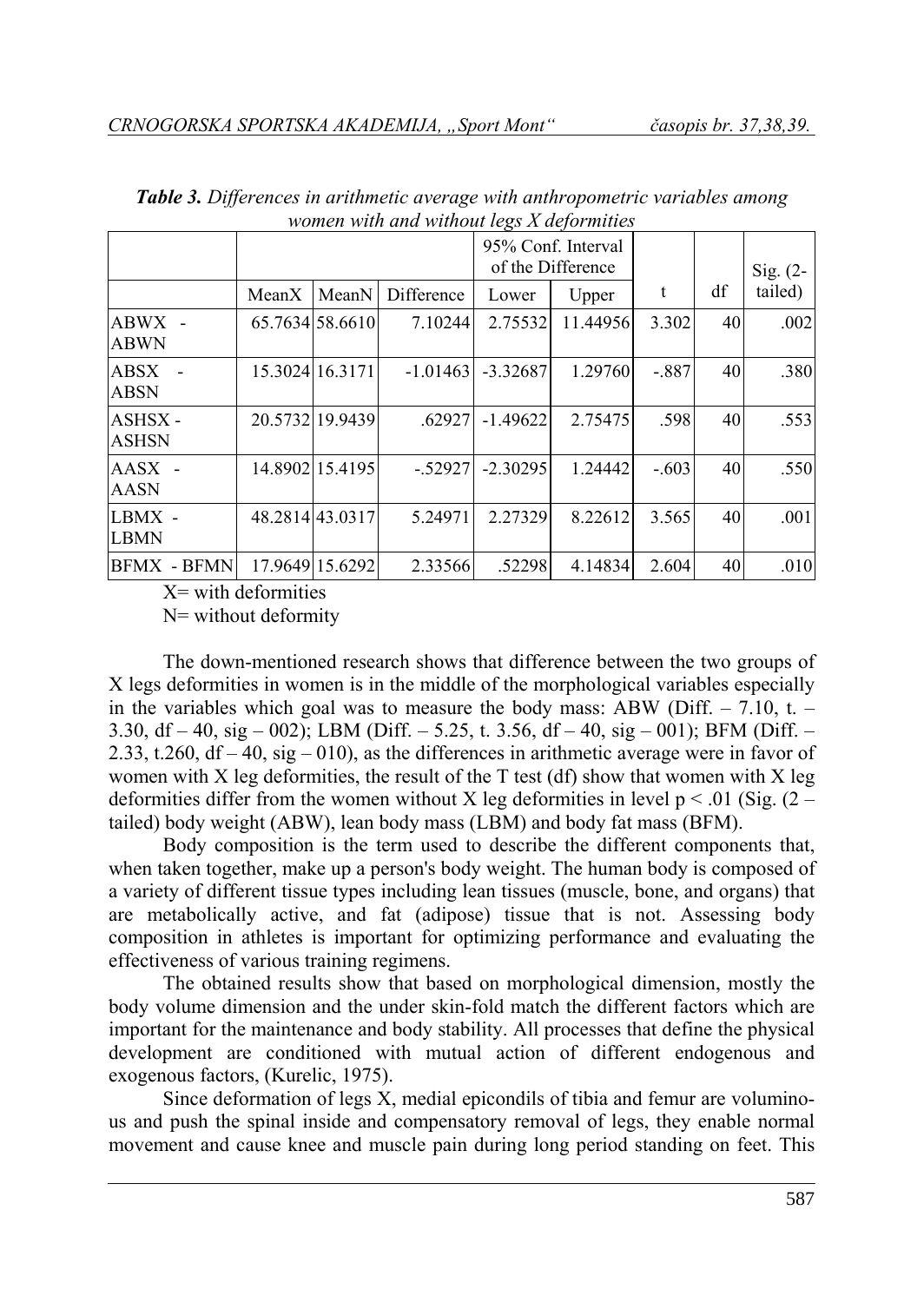obliges an individual to be adopted on these conditions, which are as a result of this deformity followed with decrease of activity, taking of many calories and insufficient consuming of them due to the lack of movements.

Physical activities, with dominated aerobe activity, keep their energetic balance in their body and herewith they prevent overweight (Hill and Wyatt 2005). However, life like that shows changes in the individual morphological characteristics.

Morphological development depends not only on internal and external biotic and social factors but also on legs deformation X, which indirectly have an impact on legs muscle stability decrease which play the key role in body activities.

## **4. CONCLUSION**

Body Composition is a term used to describe the different components that together make up a person's body weight. "Lean" tissues, such as muscle, bone, and organs are metabolically active, while adipose (fat) tissue is not.

In this distinctive transversal research, differences between the two groups within the variable area have been analyzed in order to assess the body composition (lean body mass and body fat mass) with women with and without legs X deformities aged 18 and 19. Results show that deformations of legs X has a significant impact with women on their morphological development. This effect is manifested as a result of the reduction of leg muscle endurance, which plays the main role in physical activities.

Results of the research show that there have been changes in the structure of morphological characteristics among women in terms of under-skin fold and body volume increase and that there were no changes in body height. Women with legs X deformities should increase their kinesiology activities, along with specific exercises to increase their leg muscle strengthening. Despite this, overdose food calories should be taken into consideration.

#### **5. LITERATURE:**

- 1. Bogdanović, Z., Milenković, S. (2008) *Morfološki prostor i posturalni poremećaji kod mlađeg školskog uzrasta.* Glasnik Antropološkog društva Srbije, br. 43, str. 371-378.
- 2. Brodie, D. A. (1988). *Techniques of measurement of body composition Part II*. Sports Medicine, 5, 74-98.
- 3. Heyward, V. H. (1991). *Advanced fitness assessment & exercise prescription*. Champaign: Human Kinetics Publishers.
- 4. Hill, J.O., and H. R. Wyatt. (2005). *Role of physical activity in preventing and treating obesity*. *J Appl Physiol*; 99(2):765-70.
- 5. Kurelić, N., Momirović, K., Stojanović, M., Šturm, J., Radojević, Đ., Viskić-Štalec, N. (1971) *Praćenje rasta, funkcionalnih i fizičkih sposobnosti djece i omladine SFRJ*. Beograd: Fakultet za fizičko vaspitanje - Institut za naučna istraživanja.
- 6. Jackson, A.S. & Pollock, M.L. (1985) *Practical assessment of body composition*. The Physician and Sportsmedicine, 13, 5, 76-90.